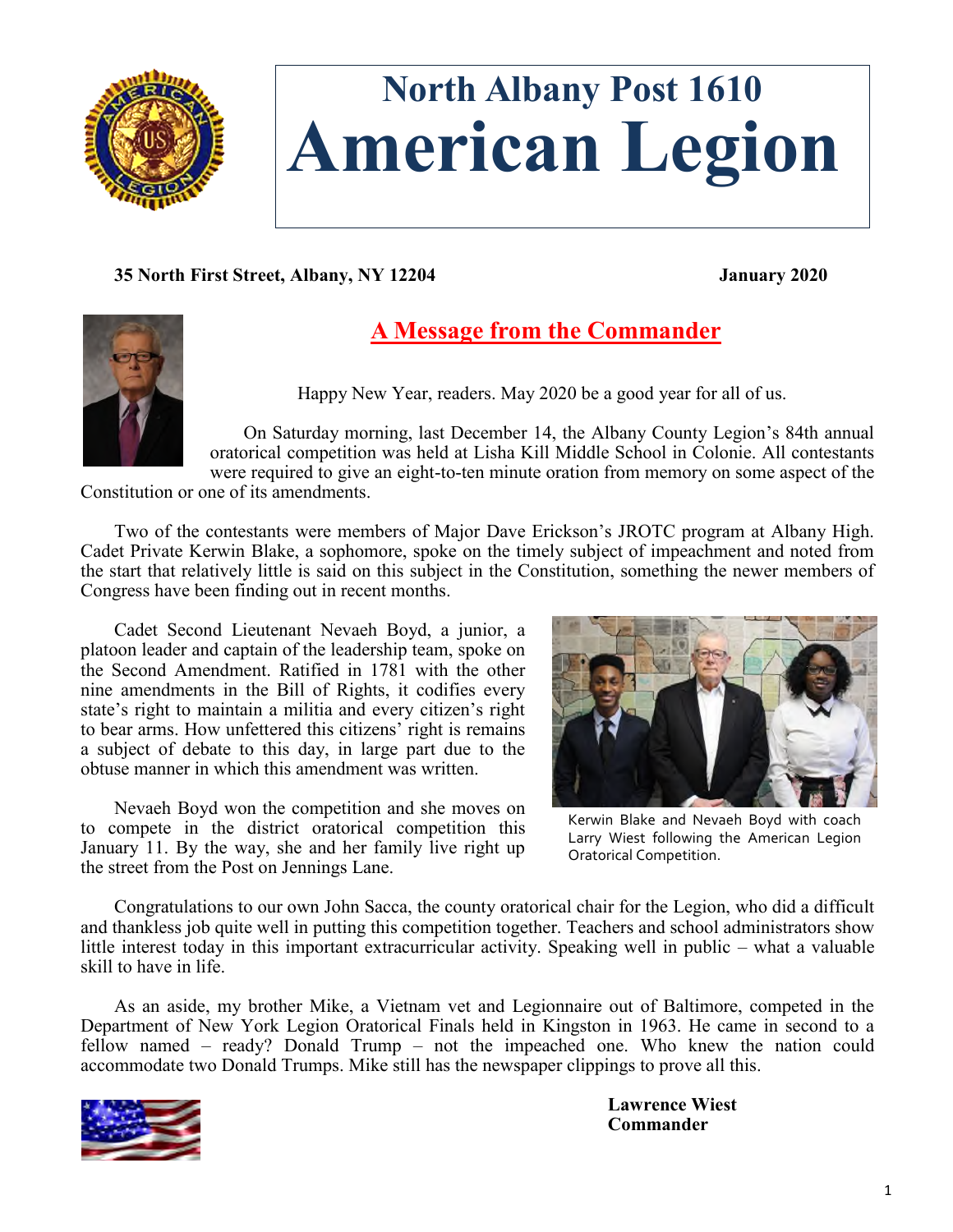# **Auxiliary News**

All of the Auxiliary projects thru December have ended and they were all successful thanks to faithful workers and support by our Post Family.

Our Stratton VA Food Pantry collected 55 food items that I delivered to the hospital last week. Many toys were collected for needy children in the Toys For Tots box at the Post.

Jan Precopia and I went to Guilderland High School to present Americanism Essay Contest winner, Trinity Kenney, her certificate and a \$25 gift from our Unit. Trinity was also presented with an Angel American flag pin. Winners of this yearly contest sponsored by the Auxiliary also receive \$50. A \$50 donation in the student's name is made to the 'Children of Warriors National Scholarship Fund'. We also presented a basket with snacks, teas and lottery tickets to the teachers in the English Department that participated in the contest. This was our 7th year working with Guilderland High School on this contest thanks to our Auxiliary member, Danielle Benner, who is an English teacher at the school. Seventh year and 6th year with a winner. WOW! The high school was also presented with an 'American Legion Auxiliary Department of New York Certificate of appreciation' for their continued assistance which contributed to the advancement of our programs and activities!

'Cocoa and Cookies with Santa' was a great time for all. Thanks to Kim Rice for coordinating the games and decorations. Thanks to Jan Precopia for the cookies to decorate and to all of our members that came to help, provided prizes and other refreshments (Kathy, Anna, Stacy, Sheila, Peg Norton, Dorothy and myself). Thanks to Mr. and Mrs. Claus (Auxiliary member Peg Hovish and husband Leon) and Honkers the Clown, Auxiliary member, Chris Barry). I hope I did not forget anyone, but forgive me if I did. Know you are greatly appreciated. Our photographer, Rich Barry, will be giving us pictures for posting on the Post website soon.

I hope everyone got their chances for our Lottery Ticket Tree Raffle. The winner was drawn at Adult Post Party on December 15. Gail Riley, a new Auxiliary member, was the winner.

Mid-Winter Conference is being held on January 24-25 at the Wolf Road Marriott. There

will be information about many auxiliary programs and committees given both days. Cost to attend is \$40, which includes lunch on Saturday with National President, Nicole Clapp. Our Dept of NY officers will be there celebrating our 100th Birthday. Contact any officer if you are interested.

Dues will be overdue by the time this newsletter is mailed. Check to make sure your membership card is for 2020. If you need to still pay, send to Janice Precopia at 1160 New Scotland Rd., Albany, NY 12208 or drop off at the Post marked 'Auxiliary'.

I would like to wish everyone a very Merry Christmas and Happy New York!

#### **Judith Benner, President**



Jan Precopia (on left) and Judy Benner (far right) present teachers of Guilderland High School with a gift basket as a special thank you during November's American Legion Education week.



Americanism Essay Contest Winner Trinity Kenney with Judy Benner, Auxiliary President, and Jan Precopia, Auxiliary Member, being presented with an award certificate and check from the Unit.

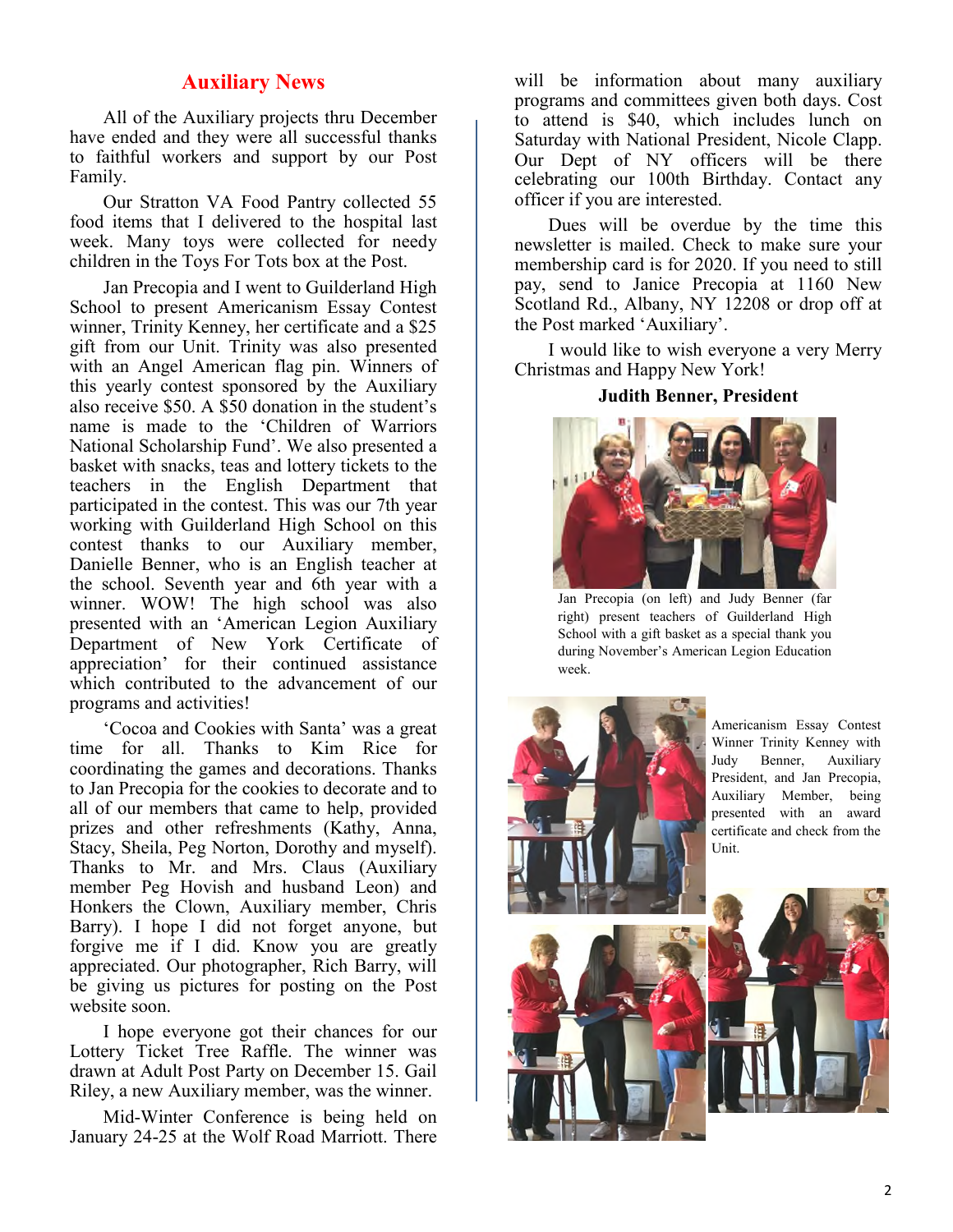# **Chaplain's News**

#### **Deceased**:

Elizabeth L. "Betty" Rutnik, Legion – November 17, 2018

Betty was a Navy veteran of the Korean Conflict. She was a member of the Scully Post. After the Scully Post closed, Betty was a member of North Albany Post 1610 and a lifetime member of the American Legion.

If you know of anyone who is sick or has passed, please contact our Chaplains Charles Lossi at 518-438-6336 or JoAnn DeLisle at 518-426-8463 or [jodee4444@hotmail.com](mailto:jodee4444@hotmail.com) or newsletter editor Gretchen Riley, 518-526-8753 or [ghodges220@yahoo.com.](mailto:ghodges220@yahoo.com)



Your Commander is in desperate need of a Membership Chair.

We are also looking for a House Chairman for the Post. If interested in either of these

positions, please contact Larry Wiest, our Post Commander at 518-434-6438.

The Post is still on the hunt for bartenders. If interested, please call Bar Chair Mick Ryan at 518-522-3486. Legionnaires, Auxiliary and SONs are all eligible to bartend. On-the-job training provided!

# **American Legion Oratorical Contest**

I am pleased to announce that Cadet Nevaeh Boyd earned first place in the Albany County American Legion Oratorical Contest held this past Saturday, 14 December. Contestants must speak on the constitution. Nevaeh's topic was the Second Amendment. The first place winner receives the Dorothy Mills Scholarship prize of \$1000.

The scholarship is presented in memory of Dorothy Mills, a World War II veteran and Past Commander of the Capital Cities Sheiberling American Legion Post. Two of Mrs. Mills sons, Bob and John, were present at the contest. Both are Albany High Graduates, and were honored to present the award in their mother's name. Bob is retired Air Force Colonel with over 27 years of active service. Nevaeh now moves on to the District Contest on Saturday, 11 January. The other Albany High contestant was Kerwin Blake who placed third and was awarded \$150. Colonel (retired) Mills presented all contestants with an American Legion 100th Anniversary Coin.

The judges for the contest were:

 - Booker T. Brown, BS, MBA, JD. Mr. Brown is a Personnel Administrator with NYS DMV and works with numerous civic organizations.

 - Nick Lanier, BA. Mr. Lanier is Assistant Director of Veteran Recruitment & Enrollment at the College of Saint Rose.

 - Professor Kelly Smith, M.S.Ed. Professor Smith is retired from the Lansingburgh School District as an administrator and is currently an associate professor in the Esteves School of Education, The Sage Colleges.

A big shout out goes to Mr. Larry Wiest who spent the past several weeks coaching Nevaeh several times a week, to include Sundays. He would arrive at school at 3:00 p.m. and work with her until 5:00 p.m. Larry is a 1965 Graduate of West Point, a Vietnam Veteran, and retired Assistant District Attorney for Albany County. He is another example of a Vietnam Veteran giving to our program.

This is a national Program sponsored by the American Legion and is open to all high school students.

Major (Retired) David Erickson Albany High School JROTC